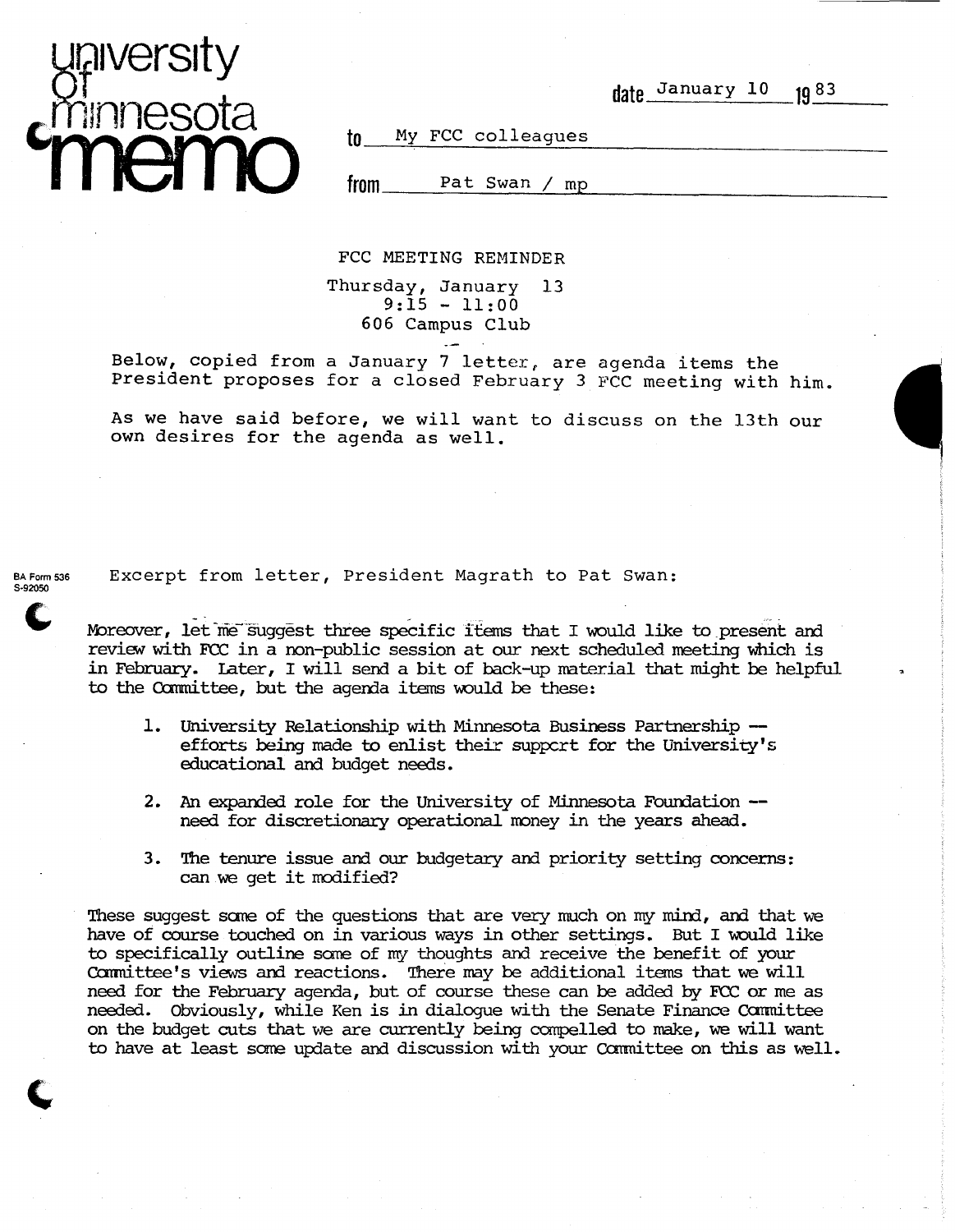UNIVERSITY OF MINNESOTA University Senate Consultative Committee

164 Food Science and Nutrition 1334 Eckles Avenue St. Paul, Minnesota 55108 Telephone (612)373-3226

### DRAFT MINUTES

# FACULTY CONSULTATIVE COMMITTEE Thursday, January 13, 1983 606 Campus Club  $9:15 - 11:00$

## FOR FCC MEMBERS ONLY

Members present: P. Freier, J. Howe, M. Mattson, D. Pratt, P. Quie, W. B. Sundquist, P. Swan, J. Turner.

1. FOR LEVITY. Swan proposed FCC invite their faculty colleagues to join them at a women's athletic event, the U of M-Purdue basketball game on the night of March 10. Ward off cabin fever, end the quarter on a light note, see some not-bad athletes. She further suggested FCC invite the Regents to join them and other faculty for dinner at the Campus Club before the game and to continue on to the game, in place of the Winter Quarter FCC-Regents meeting. Vote for FCC to promote this was 5 in favor, 0 opposed, and 1 abstaining. Freier expressed her reservations about the value emphasis Freier expressed her reservations about the value emphasis.

Publicity: Ask Maureen Smith to announce the occasion once or twice in Brief. FCC personally drum up support among friends via a flyer and notes.

2. PLANNING/CONSULTING. Freier lauded Irwin Rubenstein and the Planning Committee for initiating the Senate resolution requiring unit consultation with faculty and students in Second Cycle planning, and she said it is really making a difference in her unit, for one.

3. FACULTY NEWSLETTER, WINTER QUARTER. With so much important going on, faculty have remarked they would welcome a newsletter. It should include:

- List of committee chairs and phone numbers; encourage faculty to contact appropriate committee when they have concerns;
- Report of where the governance system has made a difference. SCC and other committees have affected business of concern to our colleagues of which our colleagues are unaware;
- Judicial Committee's request to faculty at large to cooperate with the Judicial Committee (testimony, depositions);
- Items also from SCC, SCFA, Finance, and perhaps SCEP.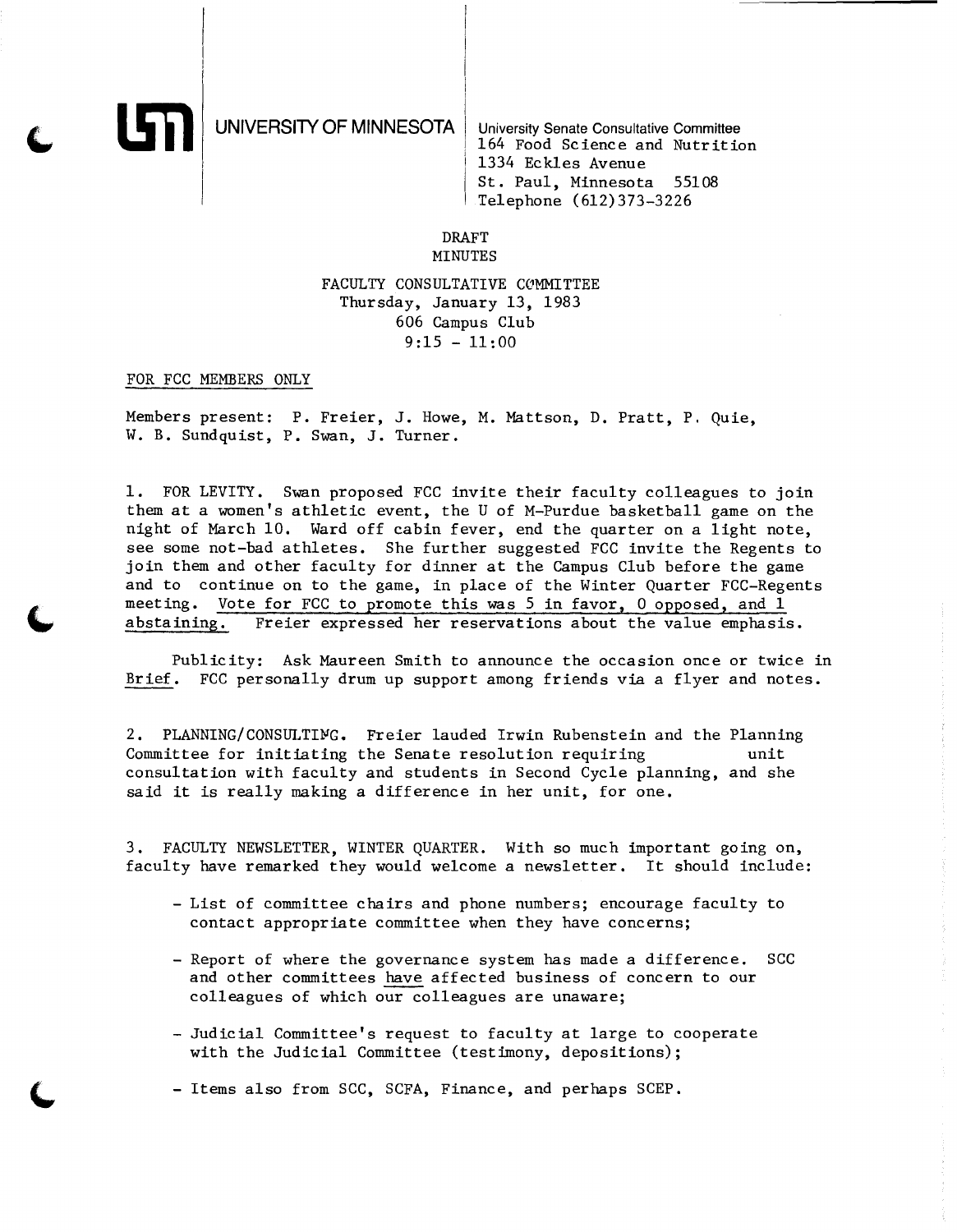# FCC 1/13/83 p. 2

The Op-Ed page of the Daily might serve as a cost-free alternative, but Marilee Ward has estimated about  $$200$  for a two- to four-side mailing.

### TENURE CODE REVISION.

Turner asks that the Tenure Committee hold at least two two-hour open meetings for faculty during the revision process; FCC should encourage attendance. Swan described her recent conversation with Bob Morris in which he declined to chair open forums during the same period as redrafting the entire code. Even were a separate redrafting committee constituted, he would remain unwilling.

Swan reported the Tenure Committee has completed the easier part of its task--the section on how tenure is granted. It is moving on to the section on financial exigency. The committee continues to wonder whether to include a section permitting removal of tenured faculty for program planning reasons. Sam Krislov, who served as an advisor to the committee until his recent departure for Europe, is firmly against the tenure code's enunciating any provision for removal other than for cause, even though the administration and regents legally have such a right at present. Swan reported Morris is willing to try adding to the code a section on planning for the dismissal of tenured faculty but that he doubts the Senate would approve it.

Howe said our exaggerated concern over self-fulfilling prophesies keeps the faculty from planning for eventualities. Since regents have the power, he said, we should take care to influence the process.

Pratt doubts the regents will want to make decisions of this kind without help, and he reminded FCC of the regents' and President's effort last year to draft the FCC as an appeals body for planning decisions.

Many doubt there will be time to set up procedures if and when financial emergency should hit and the Regents ask for faculty help.

Swan proposed and the FCC approved inviting Bob Morris to join FCC's February 3 meeting with the President in closed session for conversation relating to President Magrath's third agenda item: "The tenure issue and our budgetary and priority setting concerns: can we get it modified?"

Turner reiterated his recommendation to ask the legislature for a special appropriation for severance-type pay for faculty members who are being phased out. That way the effects of a cut could be realized immediately, while the University preserved the whole concept of tenure.

LEGISLATIVE PROSPECTS. Turner indicated the University can hope for some success in changing the behavior of the legislators because of their growing awareness of the importance of the University and their consequent concern over its decline. A group of 20-30 legislators seemed receptive to Grad. School Dean Robert Holt's charts on the downward trend in reputational rankings. Pratt, who made a presentation to the same meeting, said he also sensed legislative concern, but has found that partisanship sometimes counters the concern.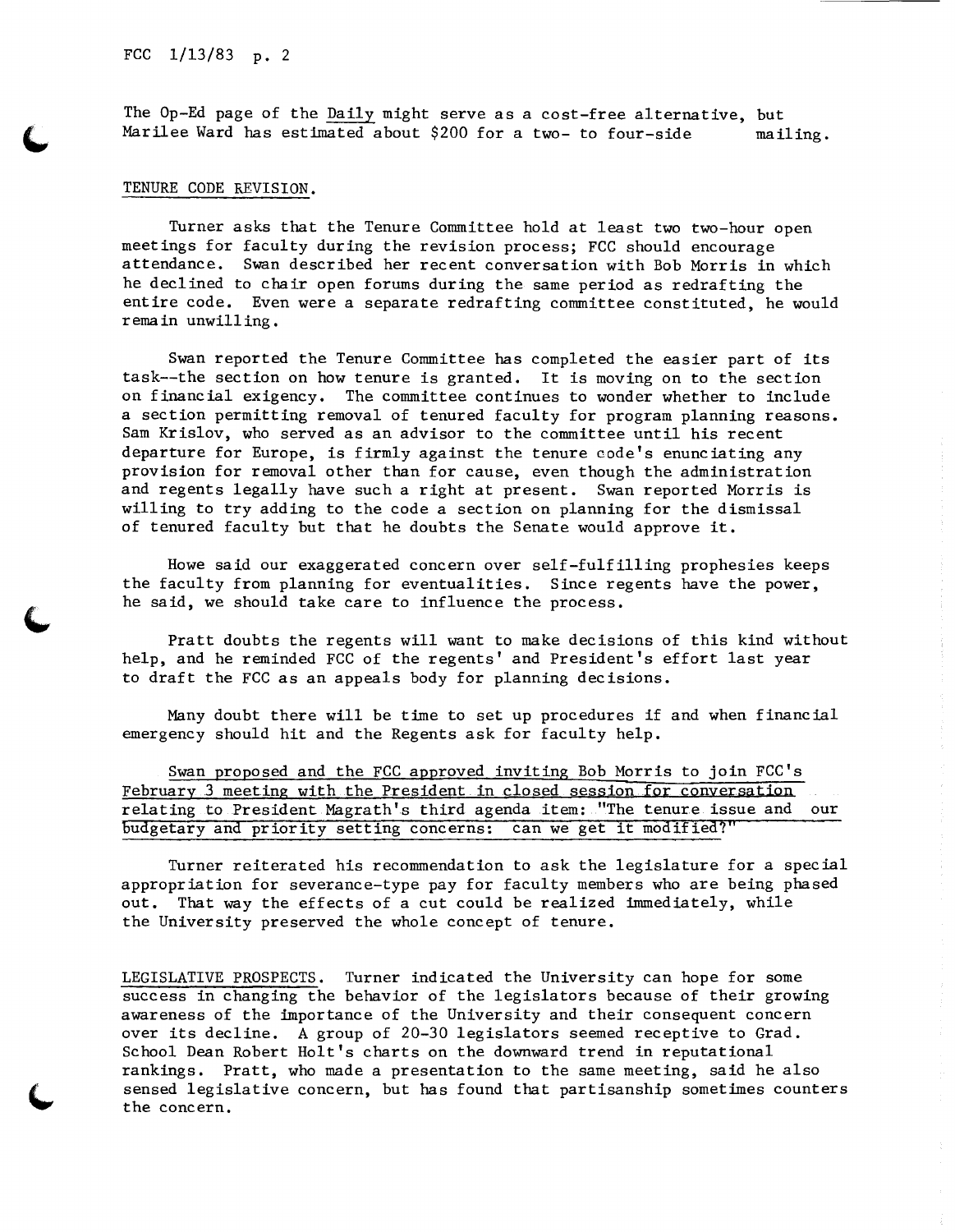Turner said he puts some faith in the added element of individual contacts between individual faculty members and legislators to get the University's story across. Faculty are, for instance, arguing the case that the legislature should let the University keep the overhead payment from federal grants.

Pratt reported CBS Dean Caldecott's belief that the technique of showing the legislature indications of the University's decline will backfire. The legislature may well conclude the University has not made good use of the resources it has provided. The fact that the proportion of the state's higher education appropriations going to the University has delcined (as Swan reminded the FCC) must be made forcefully to the legislature.

Turner said the University needs supplementary lobbying within business and industry. He also wants the University to try seriously to influence the legislature rather than give up in the face of political difficulties. Swan and Pratt agreed on the need to operate energetically and optimistically, yet at the same time to appreciate the University is nevertheless likely to face budget problems this year and next, and perhaps for longer.

Swan recommended and FCC agreed adding to the February 3 agenda the topic of the University's legislative strategy for the next four years. FCC inclination is to invite both Peter Robinson and Phil Shively (new Faculty Association president) for that portion of the meeting.

UNIVERSITY RELATIONS. We need a better public relations job, said Turner. For example, faculty members have found legislators who believe the University is cutting across the board and not making choices. FCC members expressed some unease about the message and the tone conveyed in University-legislature relations.

There was some discussion on what are believed to be legislators' perceptions of the University. Some think that other branches of higher education have suffered because the University's lobbying has been so superior.

Turner commented that the University does not do enough to correct faulty public information put out from elsewhere. It needs a policy of catching all errors of fact (e.g. average salaries) and publicizing corrections.

There is a tentative plan to put on the March 3 agenda an item of University public relations in general and to invite William Carey, the new University Relations director.

NOMINATING COMMITTEE FOR COMMITTEE ON COMMITTEES. More names needed. James Bodley (Biochemistry) Mort Hammermesh (IT).

UNIVERSITY-INDUSTRY RELATIONS. FCC is not pleased that the University seems to be letting this area slide. The special committee has yet to hold its first meeting. We have no indication the University was represented at the December 14-16 conference on the subject held at the University of Pennsylvania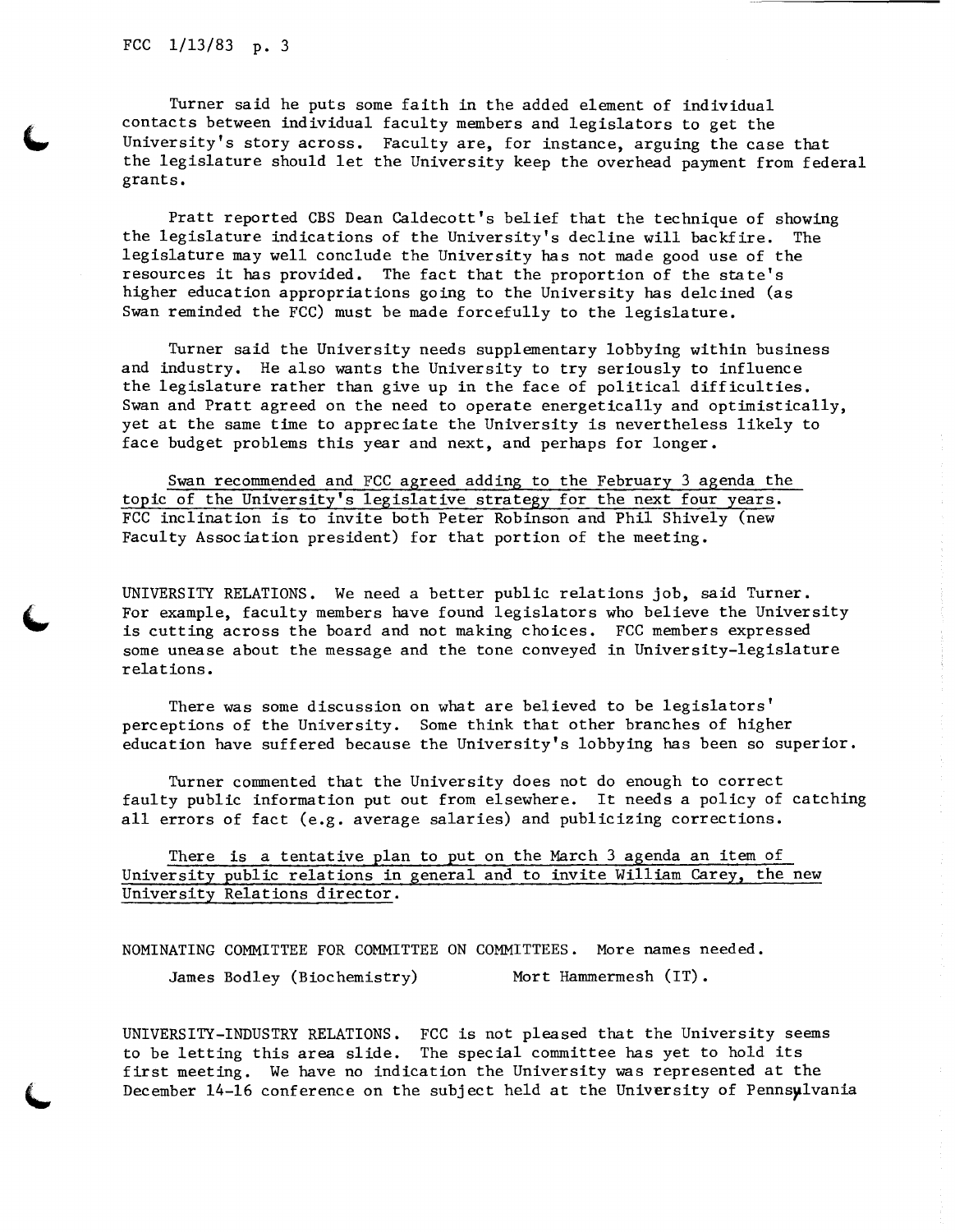FCC  $13/13/83$  p. 4

and described in the most recent issue of Science.

HIGHER ACADEMIC STANDARDS FOR ATHLETES. FCC asked Swan to extend to President Magrath their compliments for speaking out at the NCAA convention on the right side of an important issue.

The meeting adjourned shortly after 11:00 a.m.

Meredith Poppele, SCC Executive Assistant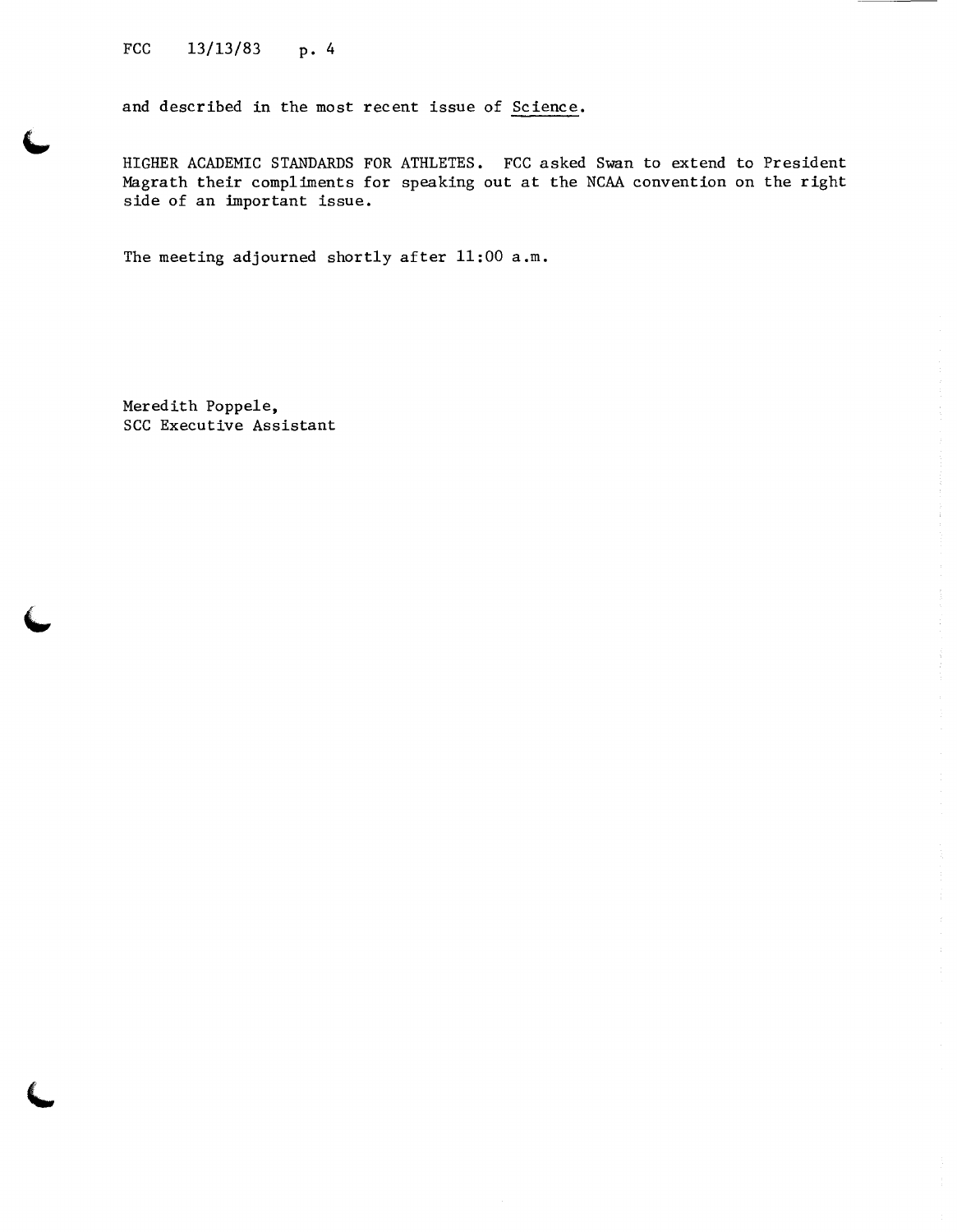$c_{\mathcal{U}\mathcal{U}}$   $\in$   $\mathcal{F}$   $\mathcal{C}$   $\mathcal{C}$ 1-13-J-3

UNIVERSITY OF MINNESOTA

Office of the President 202 Morrill Hall 100 Church Street S.E. Minneapolis, Minnesota 55455

January 7, 1983

Professor Patricia B. Swan, Chair Senate Consultative Committee Food Science and Nutrition 166 Food Science and Nutrition St. Paul

Dear Pat:

Ken and I have chatted about some of the desires that FCC has in terms of our consulting and communicating relationship, and both of us now understand more clearly the thrust behind your earlier carmunications on this matter. I will be giving you a call in a few days, perhaps after the next Regents' meeting on January  $13-14$ , but thought I would drop you a letter indicating my total receptivity to what you outlined with Ken the other day.

Moreover, let me suggest three specific items that I would like to present and review with FCC in a non-public session at our next scheduled meeting which is in February. Later, I will send a bit of back-up material that might be helpful to the Committee, but the agenda items would be these:

- 1. University Relationship with Minnesota Business Partnership efforts being made to enlist their support for the University's educational and budget needs.
- 2. An expanded role for the University of Minnesota Foundation -need for discretionary operational money in the years ahead.
- 3. The tenure issue and our budgetary and priority setting concerns: can we get it modified?

These suggest some of the questions that are very much on my mind, and that we have of course touched on in various ways in other settings. But I would like to specifically outline sane of my thoughts and receive the benefit of your Committee's views and reactions. There may be additional items that we will need for the February agenda, but of course these can be added by FCC or me as needed. Obviously, while Ken is in dialogue with the Senate Finance Ccmnittee on the budget cuts that we are currently being compelled to make, we will want to have at least some update and discussion with your Committee on this as well.